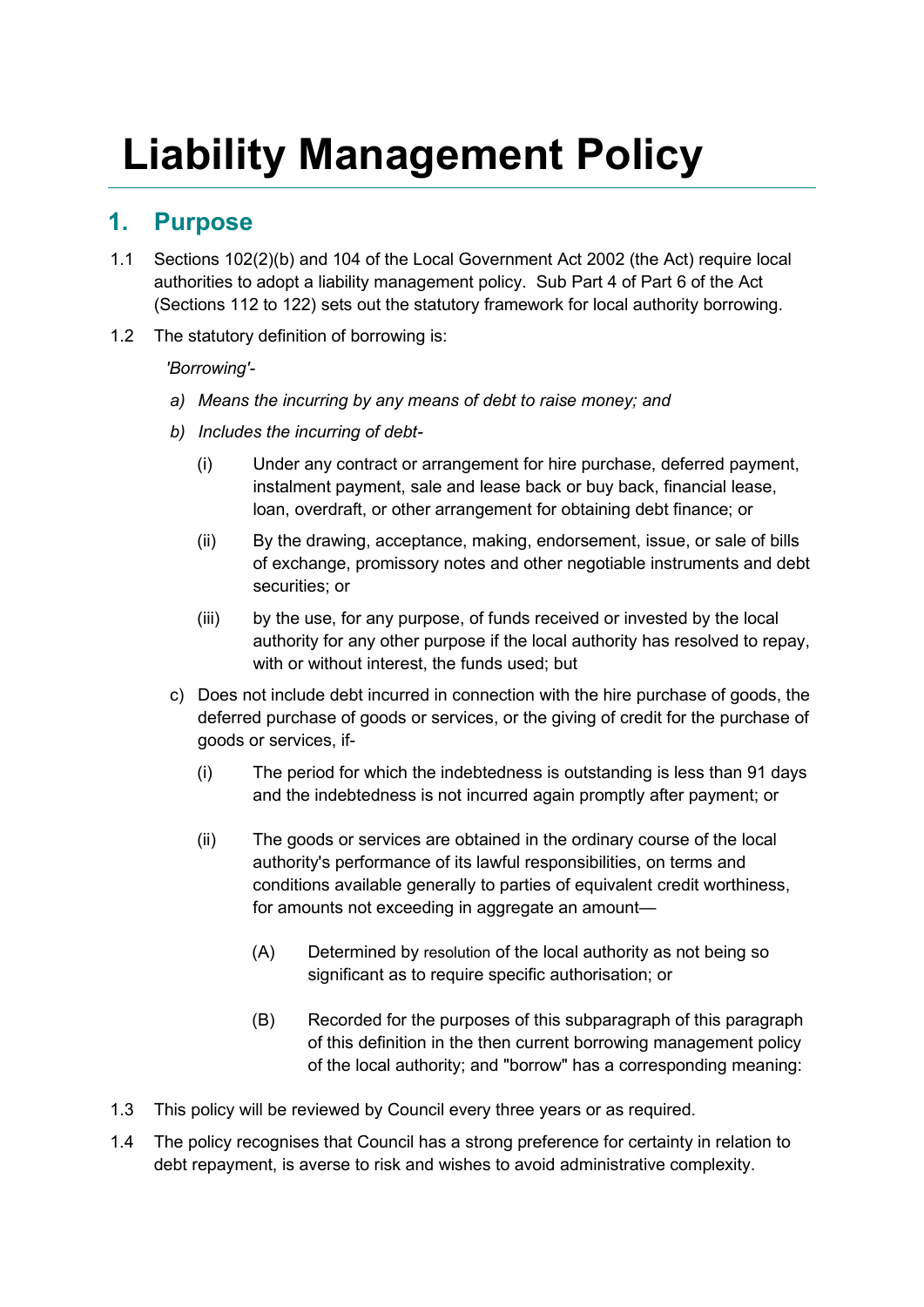1.5 Legal requirements and their cross references are:

| <b>Requirement</b>     | <b>Reference</b> |
|------------------------|------------------|
| General policy         | Entire policy    |
| Interest rate exposure | 3.1.4            |
| Liquidity              | 3.1.7            |
| Credit exposure        | 3.2              |
| Debt repayment         | 3.3              |

# **2. Objectives**

- 2.1 The objectives of this policy are:
	- To ensure Council has appropriate working capital funds available to carry out its strategic plans as outlined in the Annual Plan and Long-term Plan
	- To ensure that the costs of any expenditure can be recovered at the time that the benefits of that expenditure accrue in accordance with Council's Revenue and Financing policies. In particular, debt will normally be used to fund capital expenditure that provides future service benefits
	- Ensure that Council has an ongoing ability to meet its debts in an orderly manner as and when they fall due in both the short term and long term, through appropriate liquidity and funding risk management
	- Arrange appropriate funding facilities for Council ensuring they are at market related margins utilising bank debt facilities and/or capital markets including the Local Government Funding Authority (LGFA) as appropriate
	- Maintain lender relationships with Council's general borrowing profile in the local debt and, if applicable, capital markets (including LGFA), so that Council is able to fund itself appropriately at all times
	- Control Council's cost of borrowing through the effective management of its interest rate risks, within the interest risk management limits established by the Liability Management Policy
	- Ensure compliance with any financing/borrowing covenants and ratios
	- Maintain adequate internal controls to mitigate operational risks
	- Produce accurate and timely reports that can be relied upon by senior management and Council for control and exposure monitoring purposes in relation to the debt raising activities of Council.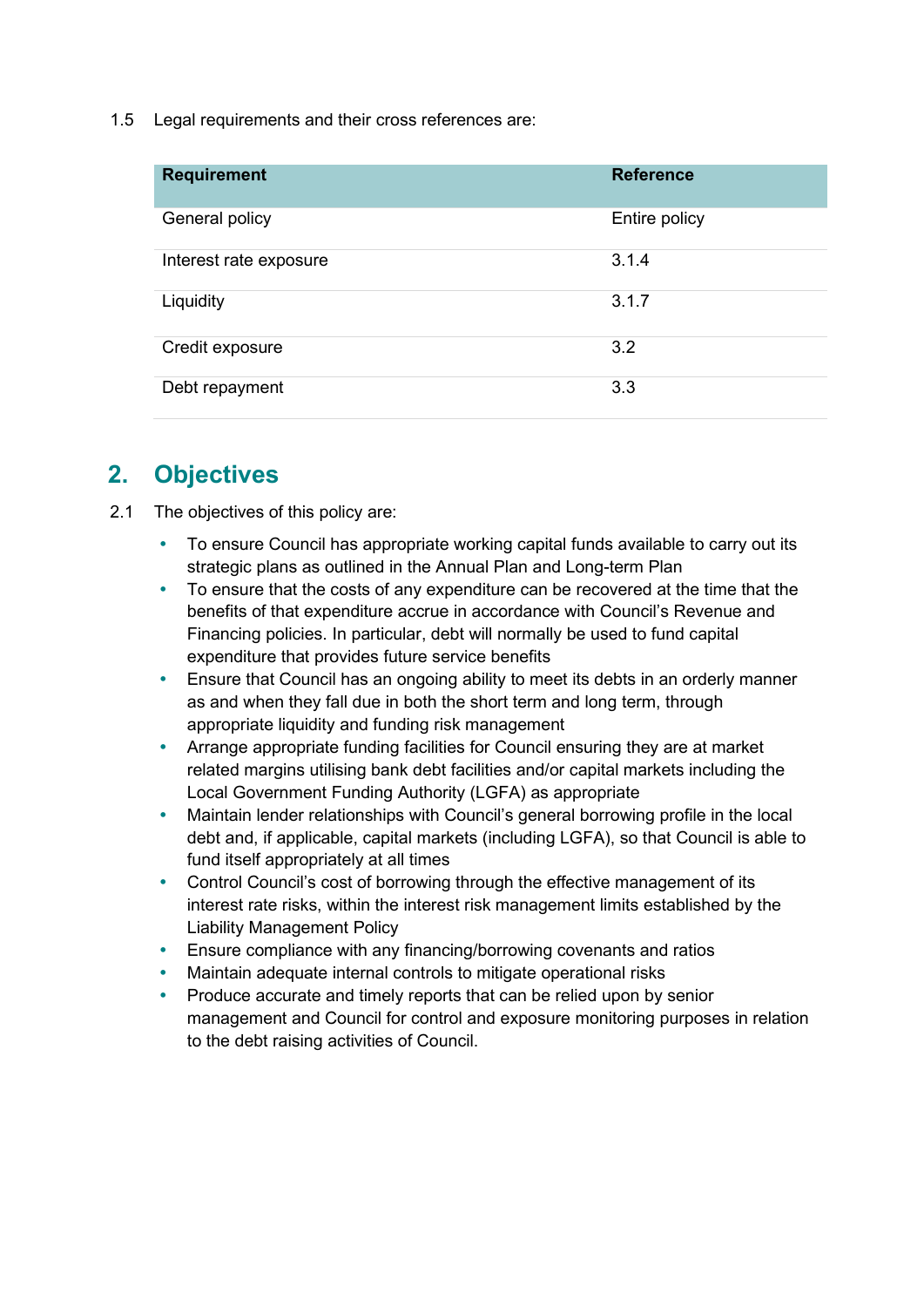# **3. Policies**

- 3.1 General
- 3.1.1 The Council should only raise debt in relation to its Long-term Plan, Annual Plan, specific council resolutions or the Financial Strategy, and core objectives after having first ascertained that there are no readily available uncommitted funds as outlined below:
	- Cash investments under the control of the community board or committee responsible for the particular activity (repay by funded depreciation or internal loan methods).
	- Cash investments under the control of the Council (repay by funded depreciation or internal loan methods).
- 3.1.2 Council maintains external borrowings in order to:
	- Raise specific debt associated with projects and capital expenditures;
	- Fund the balance sheet as a whole, including working capital requirements; and
	- Fund assets whose useful lives extend over several generations of ratepayers.
- 3.1.3 External loans will normally be repaid as soon as possible from funds generated by operations and depreciation rated for and not otherwise committed, in accordance with revenue and financing policies.

Borrowing provides a basis to achieve intergenerational equity by aligning long-term assets with long-term funding sources and ensure that the costs are met by those ratepayers benefiting from the investment.

3.1.4 The interest rate exposures of Council shall be managed according to the parameters detailed in the following table and shall apply to the core debt of Council. Core debt is defined as the level of debt determined by the Executive Manager – Corporate Services (EM-CS), but shall exclude any debt that is associated with Three Waters assets which will be managed outside of the interest rate risk management parameters

| <b>Fixed Rate Hedging Percentages</b> |                           |                                  |  |
|---------------------------------------|---------------------------|----------------------------------|--|
| Term                                  | <b>Minimum Fixed Rate</b> | <b>Maximum Fixed Rate Amount</b> |  |
|                                       | Amount                    |                                  |  |
| 0 - 2 Years                           | 40%                       | 100%                             |  |
| 2 - 4 Years                           | 25%                       | 80%                              |  |
| 4 - 8 years                           | 0%                        | 60%                              |  |

To manage the interest rate risk associated with its debt, Council may use the following interest rate risk management instruments:

- Interest rate swaps
- Swaptions
- Interest rate options
- $\cdot$  Interest rate collar structures but only in a ratio of 1:1
- Forward rate agreements.

Definitions of these can be found in Schedule One.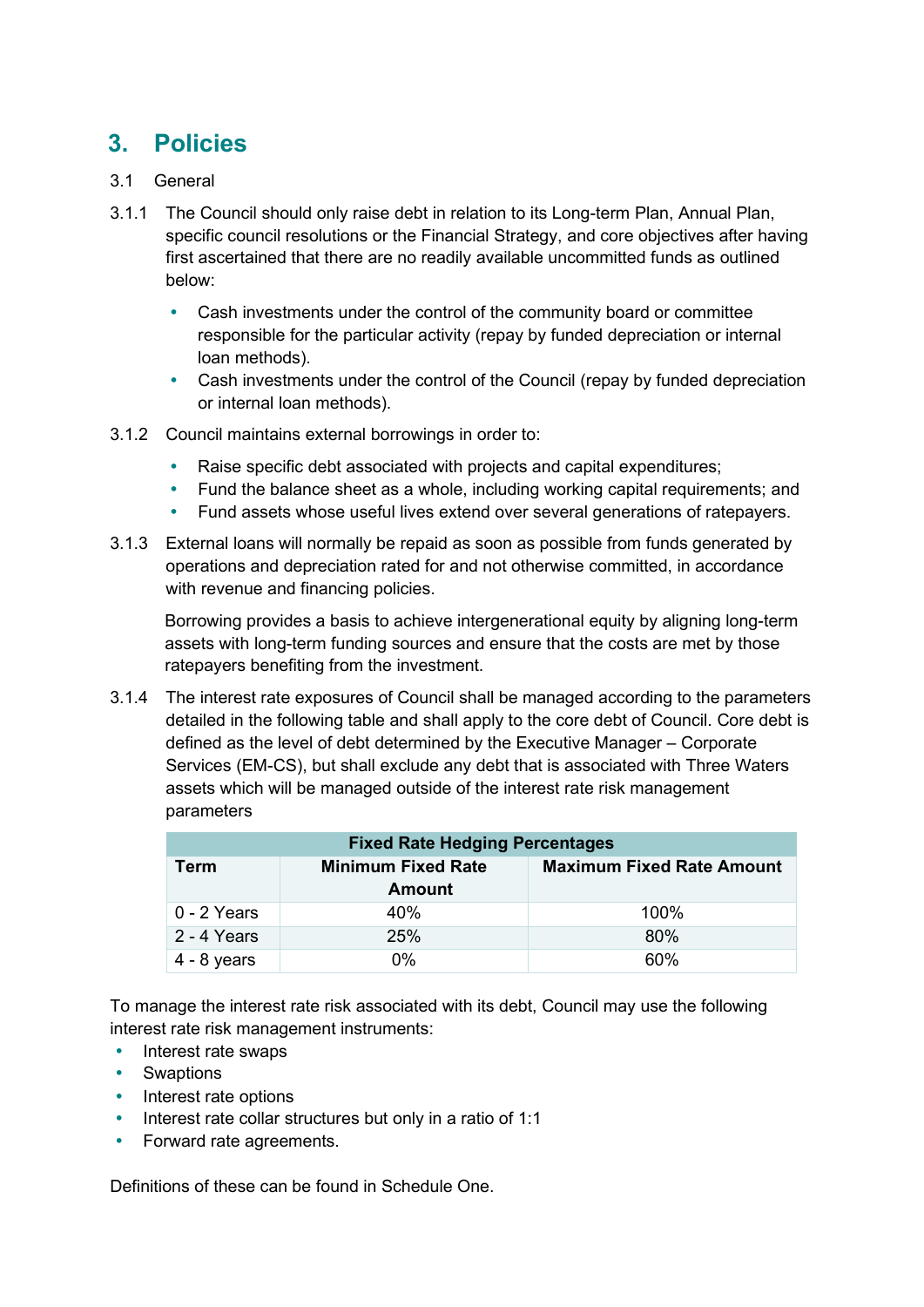- 3.1.5 For funding risk management purposes, to ensure that all of the Council's debt is not exposed to excessive refinancing risk at any one time, where practicable no more than 40% of all debt facilities should mature within a rolling twelve-month period. Compliance with this provision is not required if total external debt is less than \$20 million. Debt that is associated with Three Waters assets shall be excluded from this requirement.
- 3.1.6 These risk controls in Sections 3.1.4 and 3.1.5 will only be activated once external core debt is forecast to exceed \$20M.
- 3.1.7 For liquidity purposes, Council shall aim to maintain liquidity of not less than 10% above projected core debt over the ensuing 12-month period. Liquidity includes committed bank facilities and liquidity assets such as cash, term deposits, Commercial Paper, Fixed Rate Bonds and Floating Rate Notes. For the purpose of the liquidity calculation core debt will include debt that is associated with Three Waters assets.
- 3.2 Counterparty Exposure
- 3.2.1 Counterparty credit risk is the risk of losses (realised or unrealised) arising from counterparty defaulting on a financial instrument where the Council is a party.
- 3.2.2 Credit exposure or credit risk will be regularly reviewed by the Executive Manager Corporate Services at least six-monthly. Treasury related transactions will be entered into with approved counterparties.
- 3.2.3 Interest rate derivative transactions and foreign exchange contracts must be transacted with NZ registered banks that have a minimum S&P Global Ratings (S&P) (or Moody's Investors Services (Moody's) or Fitch Ratings (Fitch) equivalents) long term credit rating of A or better.
- 3.2.4 New Zealand Local Government Funding Authority (LGFA)

Despite anything earlier in this policy, the Council may borrow from the LGFA and, in conjunction with that borrowing, may enter into the following related transactions to the extent it considers it necessary or desirable:

- Contribute a portion of its borrowing back to the LGFA as an equity contribution to the LGFA;
- Provide guarantees of indebtedness of other local authorities to the LGFA and of the indebtedness to the LGFA itself;
- Commit to contributing additional equity (or subordinated debt) to the LGFA if required; and
- Secure its borrowings from the LGFA and the performance of other obligations to the LGFA or its creditors with a charge over the Council's rates and rates revenue.
- 3.3 Debt Repayment

Borrowings are to be repaid from:

- Sale of assets:
- Realisation of investments;
- General funds and/or specific function revenues including rates and depreciation covered by revenue or rates; or Raising of other loans.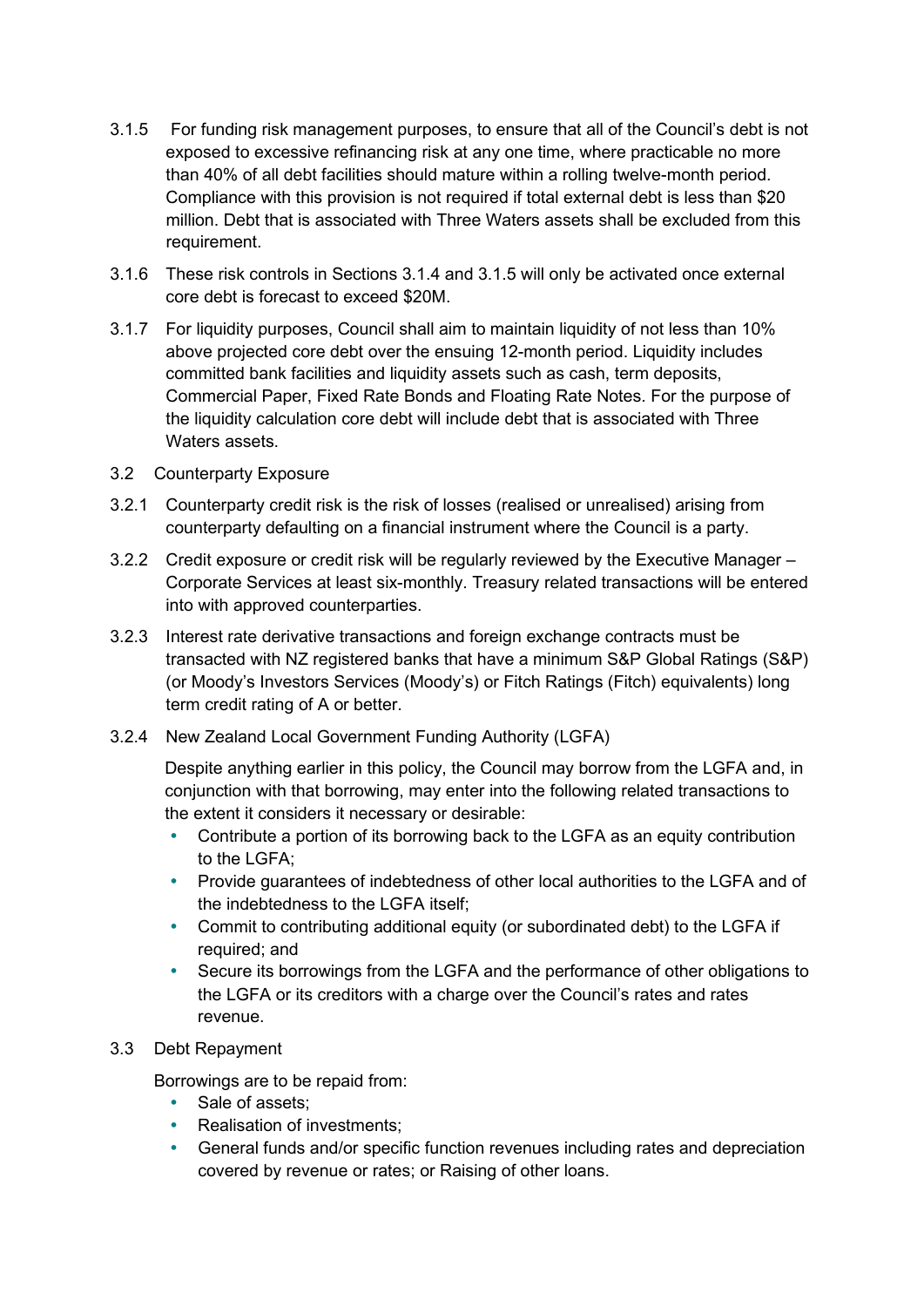### **4. Internal Loans**

- 4.1 General Council (including ward, community board or committee) investments may be used as a source for internal loans in relation to expenditure of a capital (or one-off) nature related to any activity that would normally be funded by external loan.
- 4.2 The interest to be applied to internal loans will be determined at the commencement of each financial year based on, and not exceeding, the interest offered on a 12-month investment by the Council's bank at 1 July. It is permitted to apply rates of interest below that or zero in specific cases, after taking into account fairness and equity.
- 4.3 The term for any internal loan shall be not more than 50 years and will be set taking into account the ability to pay off the ratepayers affected, alternative uses of the funds, and the life of the assets to be funded; all terms of internal loans will be subject to review during the course of the loan.

### **5. Borrowing Limits**

| <b>Item</b>                                                                                                          | <b>Borrowing Limit / LGFA</b><br><b>Lending Covenant</b>               |
|----------------------------------------------------------------------------------------------------------------------|------------------------------------------------------------------------|
| Net external debt as a percentage of total revenue*                                                                  | < 175%                                                                 |
| Net external debt as a percentage of total value of assets                                                           | $< 10\%$                                                               |
| Net external interest as a percentage of total revenue*                                                              | $< 20\%$                                                               |
| Net external interest as a percentage of annual rates<br>revenue (debt secured under debenture)                      | < 25%                                                                  |
| Liquidity (term debt + committed loan facilities + available<br>cash or cash equivalent) over existing external debt | >10% above projected peak<br>borrowing over ensuing<br>12-month period |

5.1 Borrowing will be managed within the following limits

For the purpose of calculating the above ratios:

- Revenue is defined as revenue from rates, government grants and subsidies, user charges, interest, dividends, financial and other revenue. It excludes government capital contributions (eg. developer contributions and vested assets).
- Annual rates revenue is defined as the amount equal to the total revenue from any funding mechanism authorised by the Local Government (Rating) Act 2002 together with any revenue received from other local authorities for services provided (and for which the other local authorities rate).

Cash/cash equivalents are defined as:

- Overnight bank cash and term deposits;
- Commercial Paper
- Fixed Rate Bonds
- Floating Rate Notes
- Net external debt is defined as total external debt less cash/cash equivalents that would be available to repay debt.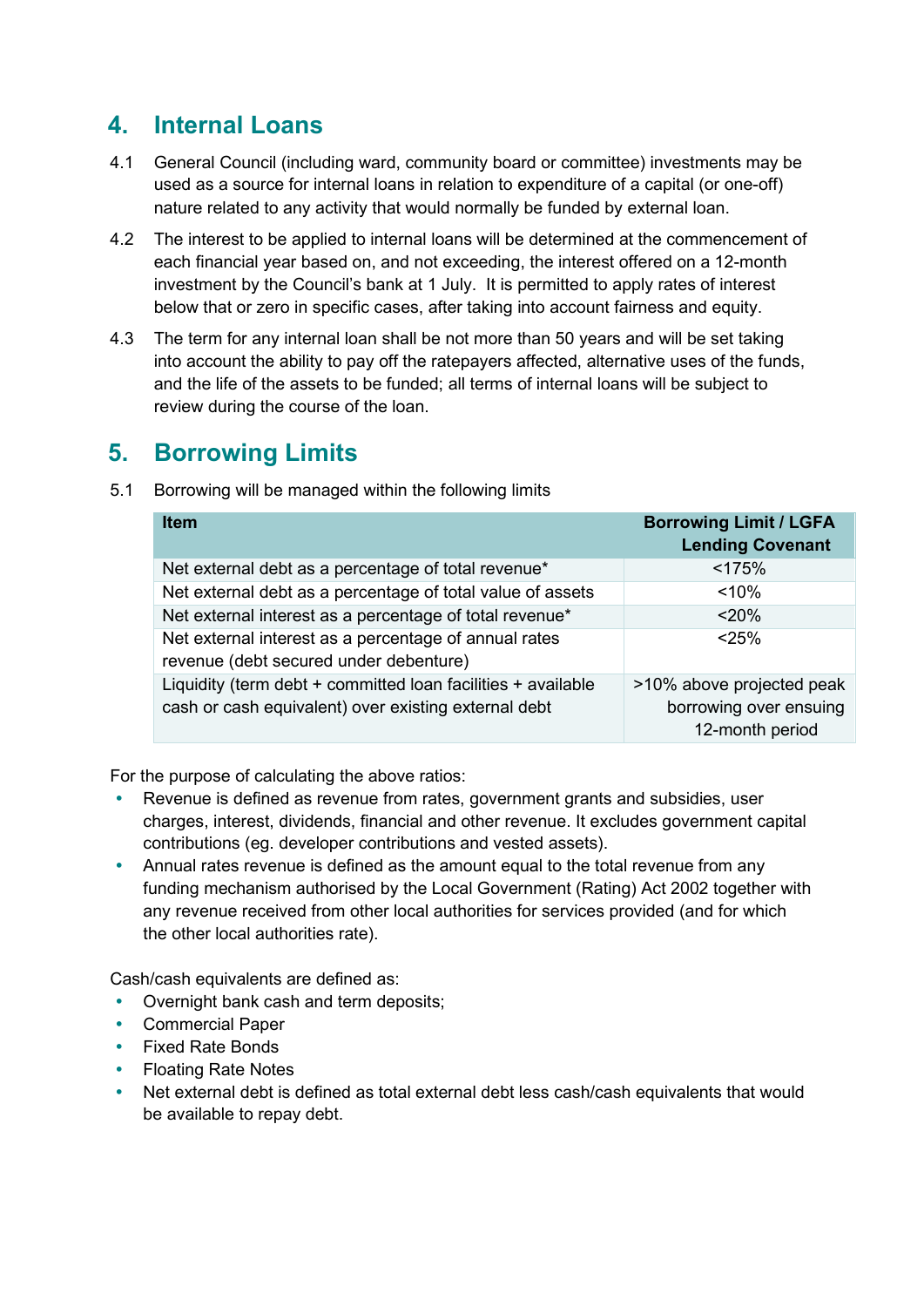# **6. Repayment of Borrowings**

- 6.1 Repayment of Debt
- 6.1.1 Subject to Council resolution or a stated intention in the Annual Plan, it is permitted to use existing funds to repay debt, providing suitable internal arrangements are put into place to prevent any change in rates distribution among particular groups of ratepayers.

Council may also elect to use:

- Rating revenues established for that purpose;
- Proceeds from the disposition of surplus assets or investments;
- Regular instalments of principal and interest, especially with internal scheme capital works loans; and/or
- Refinancing with new debt.

Total debt levels are determined through the Long-term Plan, annual plans and asset management plans.

# **7. Authorised External Borrowing Sources**

7.1 The following external borrowing sources will be utilised:

#### **Bank Sourced Debt**

Council may borrow from any New Zealand registered bank with a minimum S&P (or equivalent) short term rating of A-1 and a minimum long term rating of A. There will be no limit set on the amount of funds which any of the authorised banks may lend to the Council. When borrowing, Council will go out to tender in order to obtain the best rate possible.

Where debt is sourced from New Zealand registered banks, the following borrowing facilities may be used:

- Overdraft facilities;
- Committed term loan/cash advance facilities; and
- Standby term loan/cash advance facilities

Borrowings will be secured by either a general charge over rates or over a specific asset of the Council.

#### **Local Authority Bonds**

Council may authorise the issuance of local authority bonds (medium term notes), fixed rate bonds and floating rate notes.

The bonds will be secured by either a general charge over rates or over a specific asset of the Council.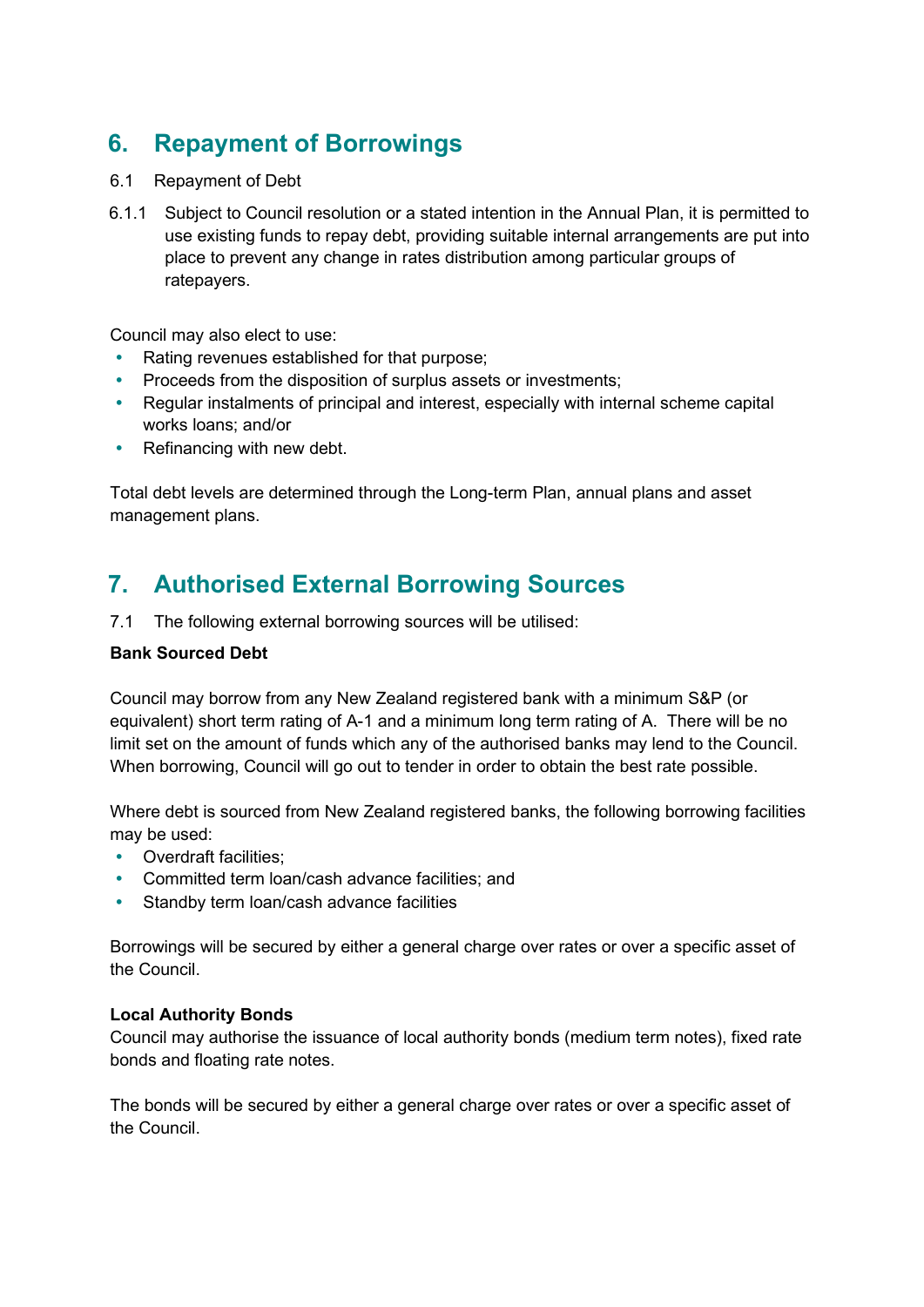This method of borrowing will be authorised by specific Council resolution in each instance.

#### **Local Government Funding Agency (LGFA)**

There is no limit set on the amount of funds that are allowed to be borrowed from this agency. LGFA funding will be secured by a general charge over rates.

### **8. Benchmarking**

8.1 For performance measurement purposes, the actual borrowing performance of Council shall be compared with the following external benchmark, which is predicted off the midpoints of the risk control bands contained in the fixed rate hedging percentages table contained in Section 3 of this policy.

# **9. Treasury Responsibilities, Compliance and Controls**

- 9.1 Council
	- Approves overall borrowing limits each year through the Annual Plan process
	- Approves for charging assets a security over borrowing
	- Approves any risk management strategy outside the delegated authorities outlined in this policy document
	- Monitor treasury performance through the receipt of appropriate reporting, as per Schedule Two
	- Approve new borrowing facilities from the banking sector and capital markets, including the Local Government Funding Agency (LGFA), upon recommendation from the Chief Executive (CE)
	- Approve on an individual basis investment in Building Societies
	- Approve Liability Management and Investment Policy
	- Approve any hedging outside the parameters of this policy.
- 9.2 Chief Executive
	- In the absence of the Executive Manager Corporate Services (EM-CS), oversee the funding, interest rate risk management and financial market investment activities of Council
	- Approves any amendments to the Liability Policy recommended by EM-CS, prior to submission to Council for approval
	- In the absence of the EM-CS undertakes the duties as detailed in this document as appropriate, including checking external confirmations against internal records
	- Approve authorised electronic signatory positions
	- Signs the documents relating to the financial market activities of Council.
- 9.3 Executive Manager Corporate Services
	- Makes decisions regarding all funding and interest rate risk management activities of Council prior to implementation/execution
	- Makes decisions regarding all financial market investment activities of Council prior to execution
	- Refinancing of existing debt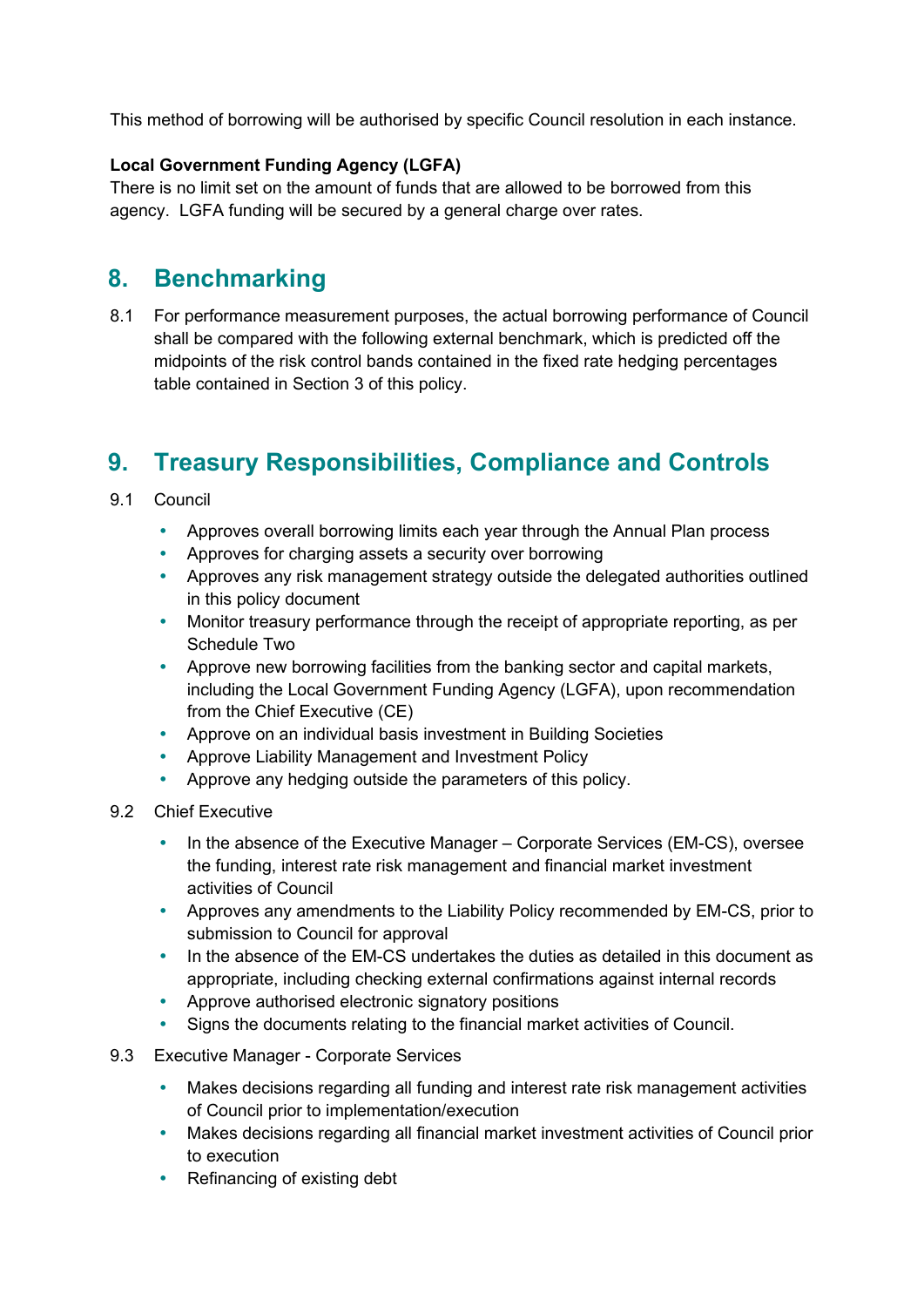- Manages the bank lender and capital markets relationships, providing financial information to lenders and negotiates new/amended borrowing facilities or methods for approval by Council
- Approves opening and closing of bank accounts and new banking facilities
- Approves authorised electronic signatory positions
- Provides policy advice as needed and reports to the CE and Council on overall treasury risk management issues regularly
- Conducts a review of the Liability Management and Investment Policy every three years or as required basis and submits any recommended changes to Council for approval once the CE has approved them and the necessary statutory processes have been followed
- Signs documents relating to the borrowing and financial market investment activities of Council
- Executes treasury transactions in the absence of the Finance Manager
- Checks external confirmations against internal records.
- 9.4 Finance Manager
	- In the absence of the EM-CS undertakes all his/her duties under a delegated authority authorised by the CE
	- Approves authorised electronic signatory positions
	- Executes treasury transactions
	- Prepares regular reports to Council
	- Checks external confirmations against internal records.

# **10. Internal Controls**

10.1 Introduction

Arranging and agreeing transactions with external counterparties are required to occur in a framework of control and accuracy. It is vital to the internal control of Council that all transactions are captured, recorded, reconciled and reported in a timely fashion within a process that has necessary checks and balances, so that unintentional errors and/or fraud are identified early and clearly. Movements in financial market variables can be rapid, and exposures to such movements that are not known about due to inadequate transaction recording and reporting systems should not be allowed to occur.

10.2 Transaction Origination

The following authorities shall apply in respect to the execution of transactions with bank dealers and brokers on behalf of Council that can commit Council to all related contractual obligations under these transactions. All such transactions are generally originated and agreed either verbally by telephone or by email. Therefore, it is important that procedures are in place to control the activity.

10.3 Funding from bank facilities, issuing Council debt, undertaking financial market investment transactions, including LGFA and entering into interest rate derivative transactions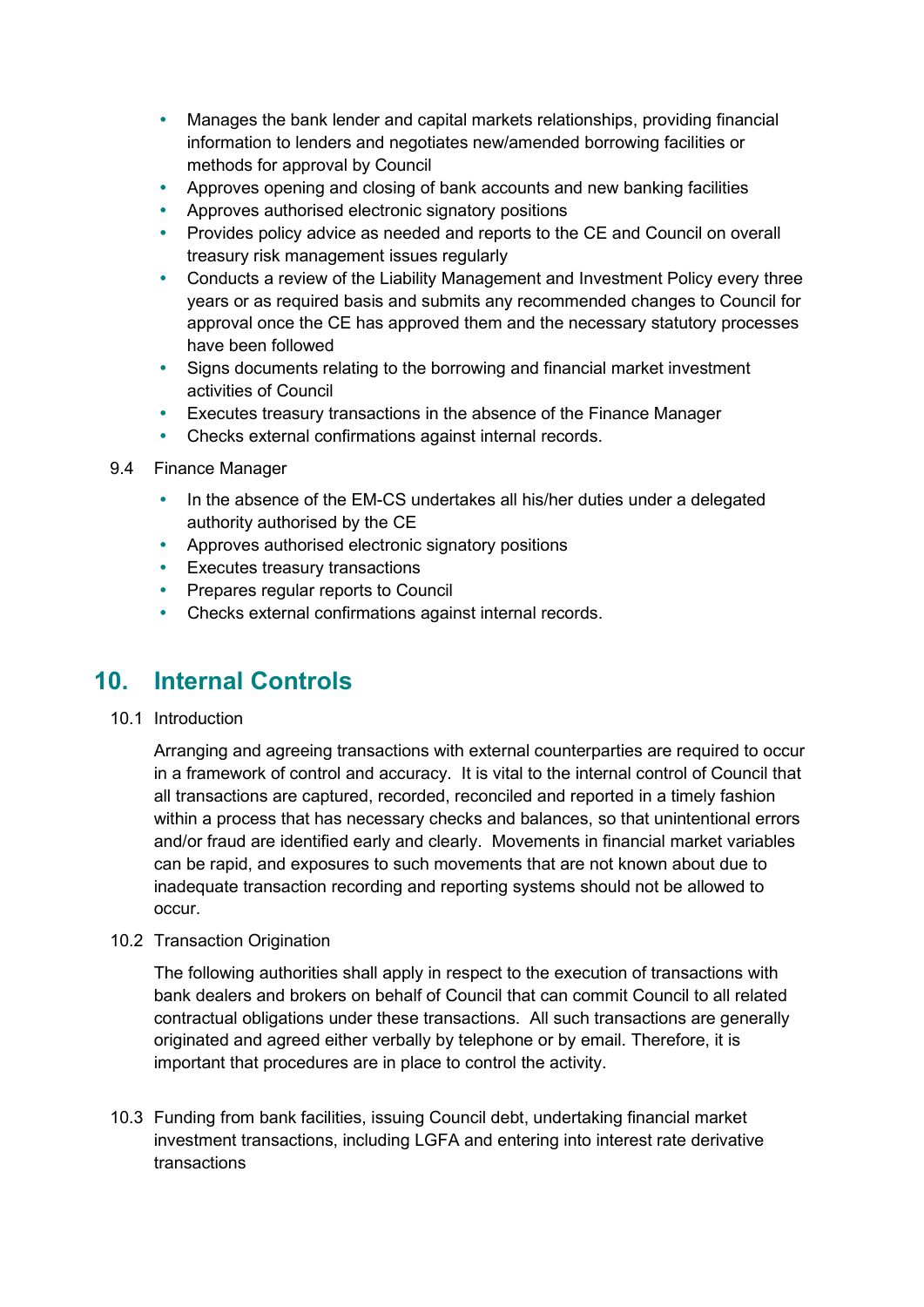- Funding from bank facilities, issuing council debt, undertaking Financial Market Investment Transactions, including LGFA and entering into Interest Rate Derivative Transactions with an approved banker broking counterparty entails the personnel of Council, who are approved to undertake these activities, verbally or by email agreeing with the bank or broker amount, term selection, rate accepted and the type of instrument being issued (in the case of borrowing), or transacted (in the case of a derivative transaction).
- Once the deal is agreed, details of the transaction shall be entered on the internal system
- Once the bank or broker confirmation of the transaction is received, the details should then be checked to ensure that the bank or broker confirmation is in accordance with the details on the Council's internal system.

Any discrepancies noted in the above procedures should immediately be communicated to the bank or broker so that the correct details of the deal can be agreed on. Where the EM-CS has transacted the deal in the first place, the deal shall be ratified and signed off by either the CE or the Finance Manager, and where the CE has transacted the deal in the first place, the deal shall be ratified and signed off by the EM-CS of Finance Manager. In this way, there is a clear division of responsibility and a self-checking system.

#### 10.4 Settlement Procedure

All transactions are to be confirmed and reconciled to external confirmations and internal documentation before settlement.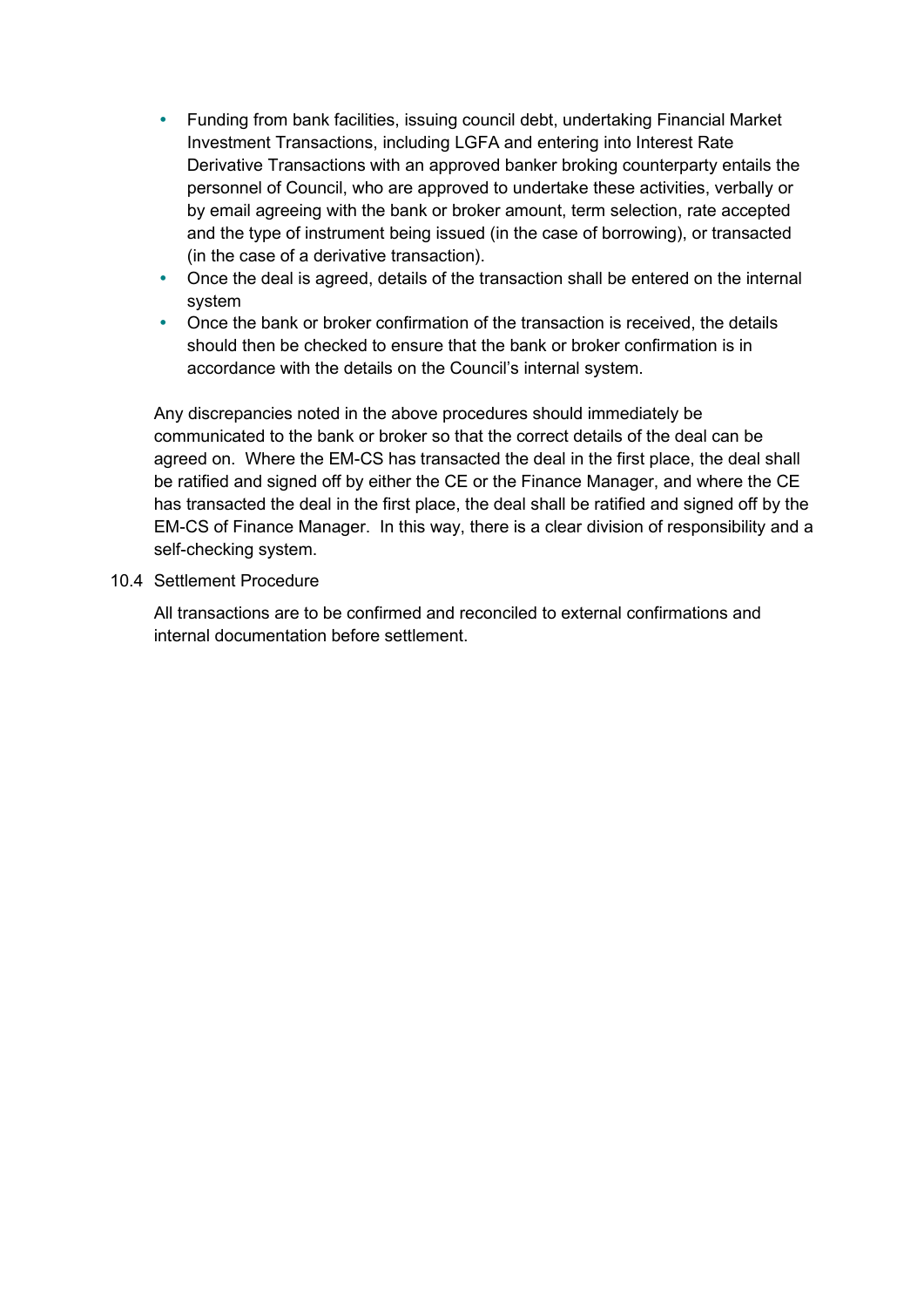# **Schedule 1**

#### **Definitions of interest rate risk management instruments**

#### **Forward Rate Agreement (FRA)**

An agreement between Central Otago District Council (CODC) and a counterparty (usually a bank) protecting CODC against a future adverse interest rate movement. CODC and the counterparty agree to a notional principal amount, the future interest rate, the date and the benchmark rate, which is usually as detailed on the daily bank bill reference (BKBM) page, on the Reuters' financial market information system.

#### *Objective*

To provide CODC with certainty as to its interest rate cost on an agreed principal amount for an agreed period. An FRA typically applies to a three-month period, starting at some point within the next 12 months.

#### **Interest Rate Swap (IRS)**

An interest rate swap is an agreement between CODC and a counterparty (usually a bank) to manage Council's exposure to interest rate movements. CODC pays (or receives) a fixed interest rate and receives (or pays) a floating interest rate. The parties agree to a notional principal amount, the fixed interest rate, the settlement dates and the benchmark floating rate, which is usually BKBM off the Reuters' page containing the daily rate sets for various market reference rates.

#### *Objective*

To provide CODC with certainty as to its interest rate cost on an agreed principal amount for an agreed period. Floating rate periods are typically quarterly or semi-annual.

#### **Forward Start Interest Rate Swap**

#### *Objective*

To provide CODC with certainty as to its interest rate cost on an agreed principal amount for an agreed period which commences at a future point in time. All other conditions are as with an interest rate swap.

#### **Option on a Swap Agreement – Swap Option**

#### *Objective*

To provide CODC with the right but not the obligation to enter into a fixed rate swap at a future point in time on an agreed principal amount for an agreed period. A swap option is an option on a swap and typically requires a premium to be paid.

#### **Interest Rate Options**

The purchase of an interest rate option gives the holder (in return for the payment of a premium) the right but not the obligation to borrow (described as a cap) or invest (described as a floor) at a future date. CODC and the counterparty agree to a notional future principal amount, the future interest rate, the benchmark dates and the benchmark floating rate (usually BKBM on Reuters).